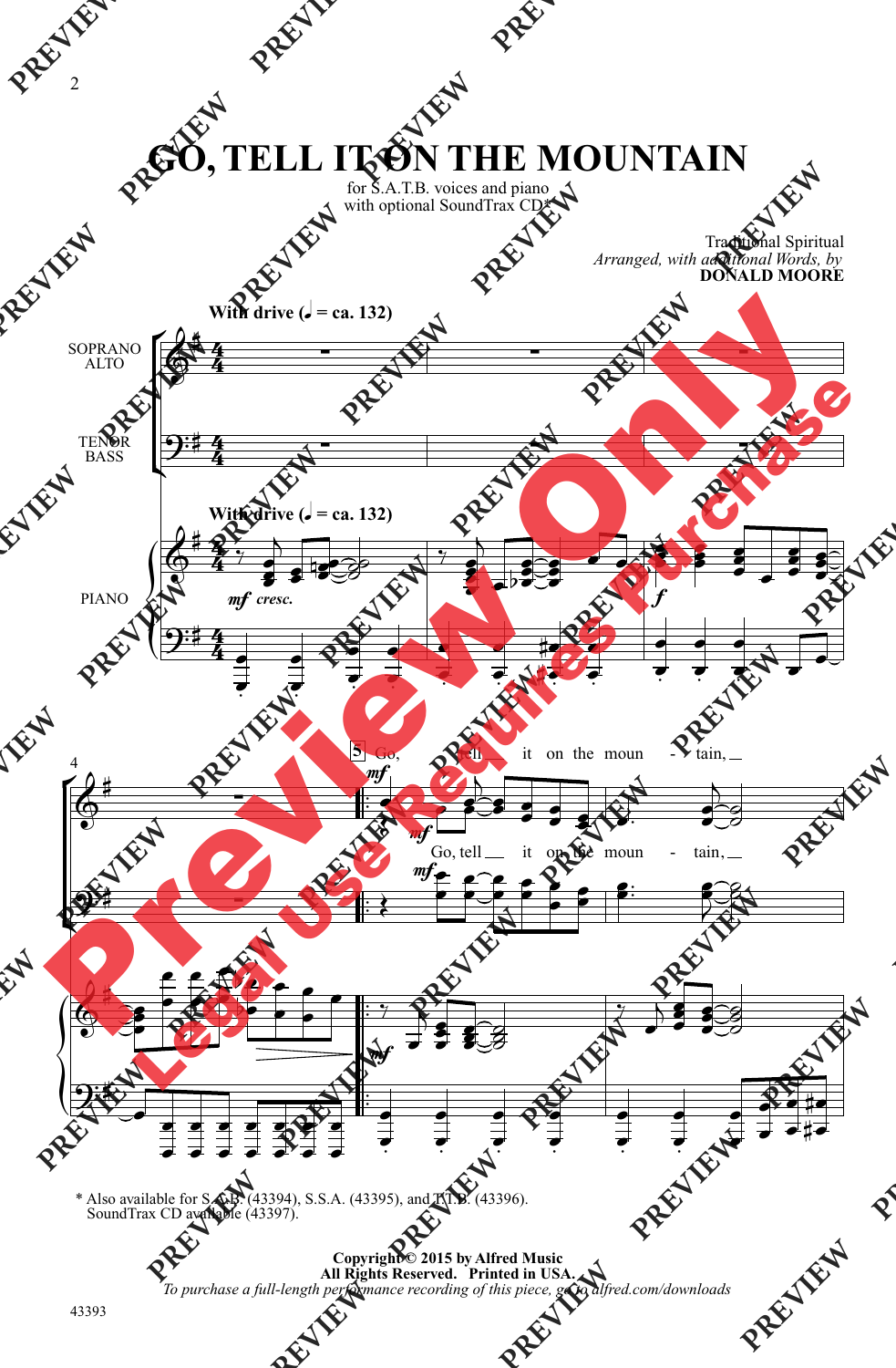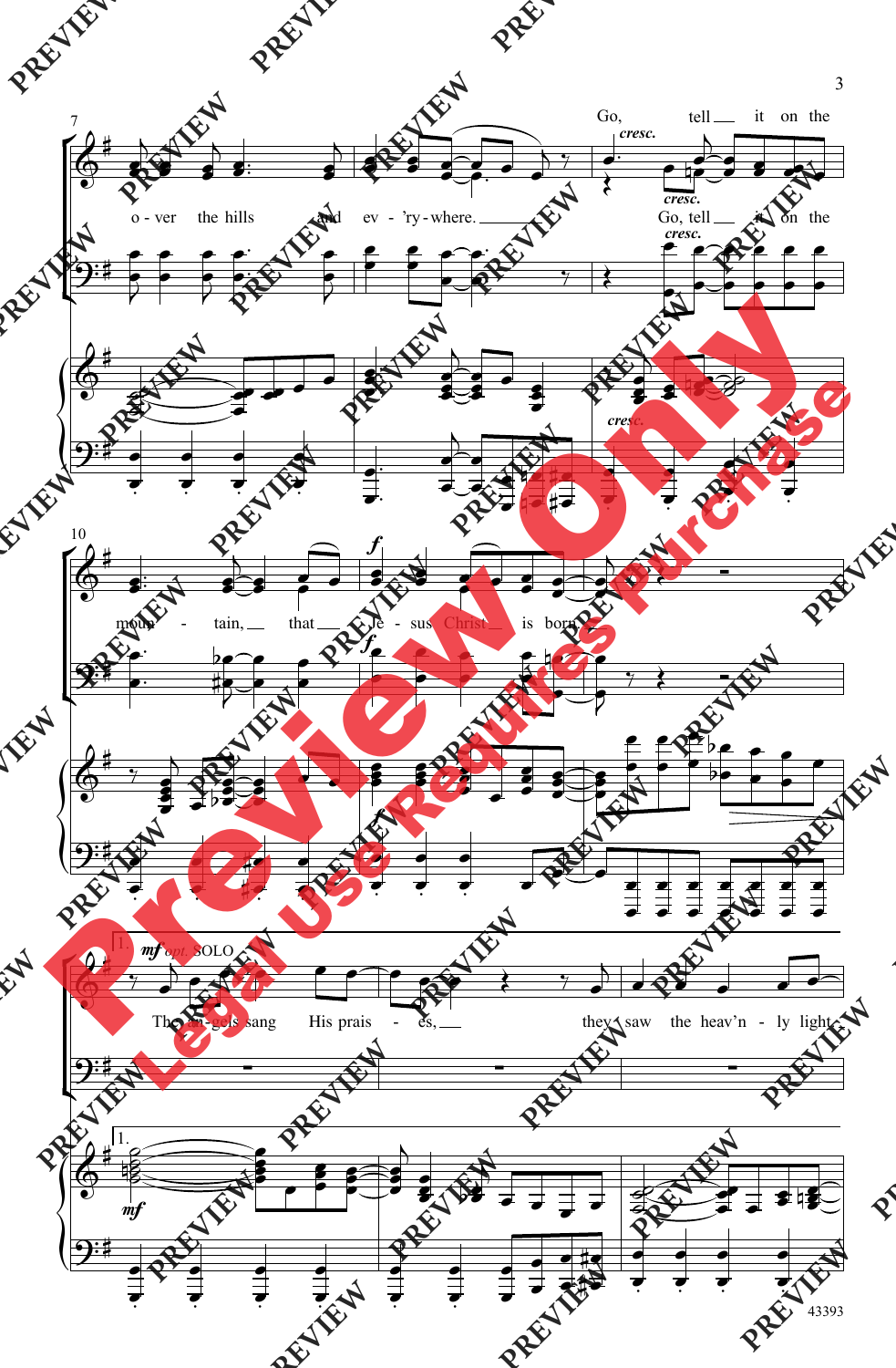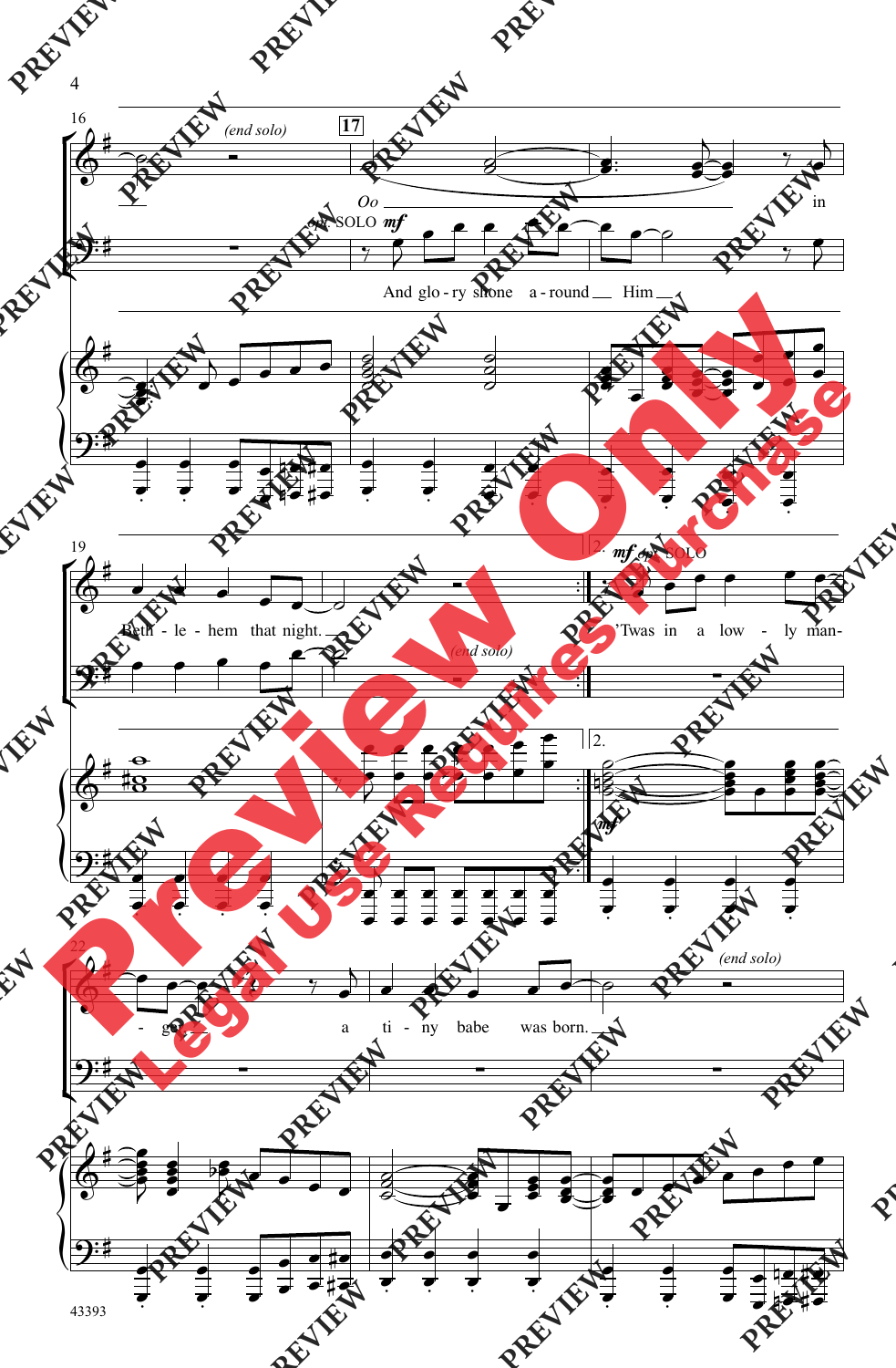

<sup>43393</sup>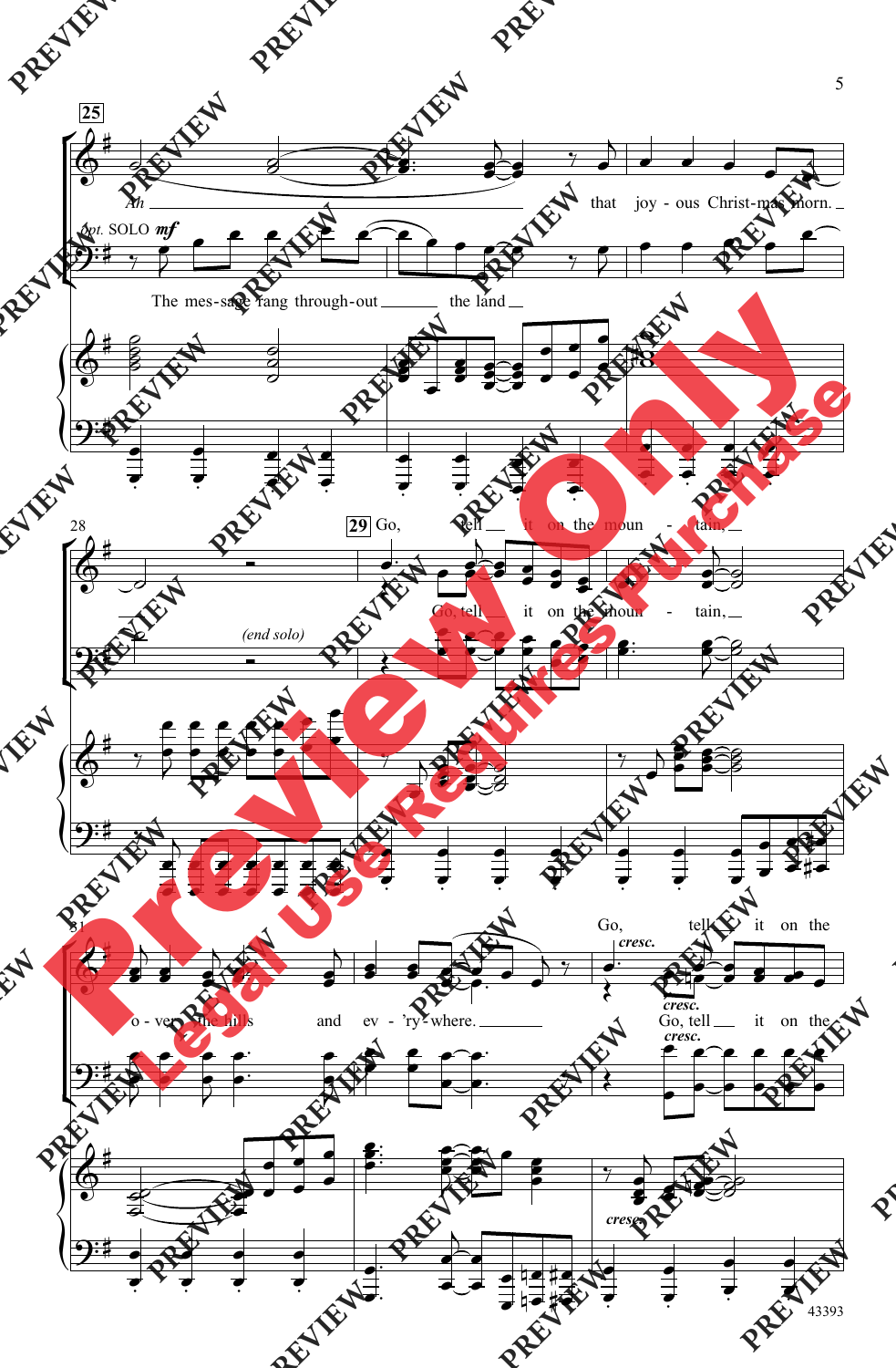